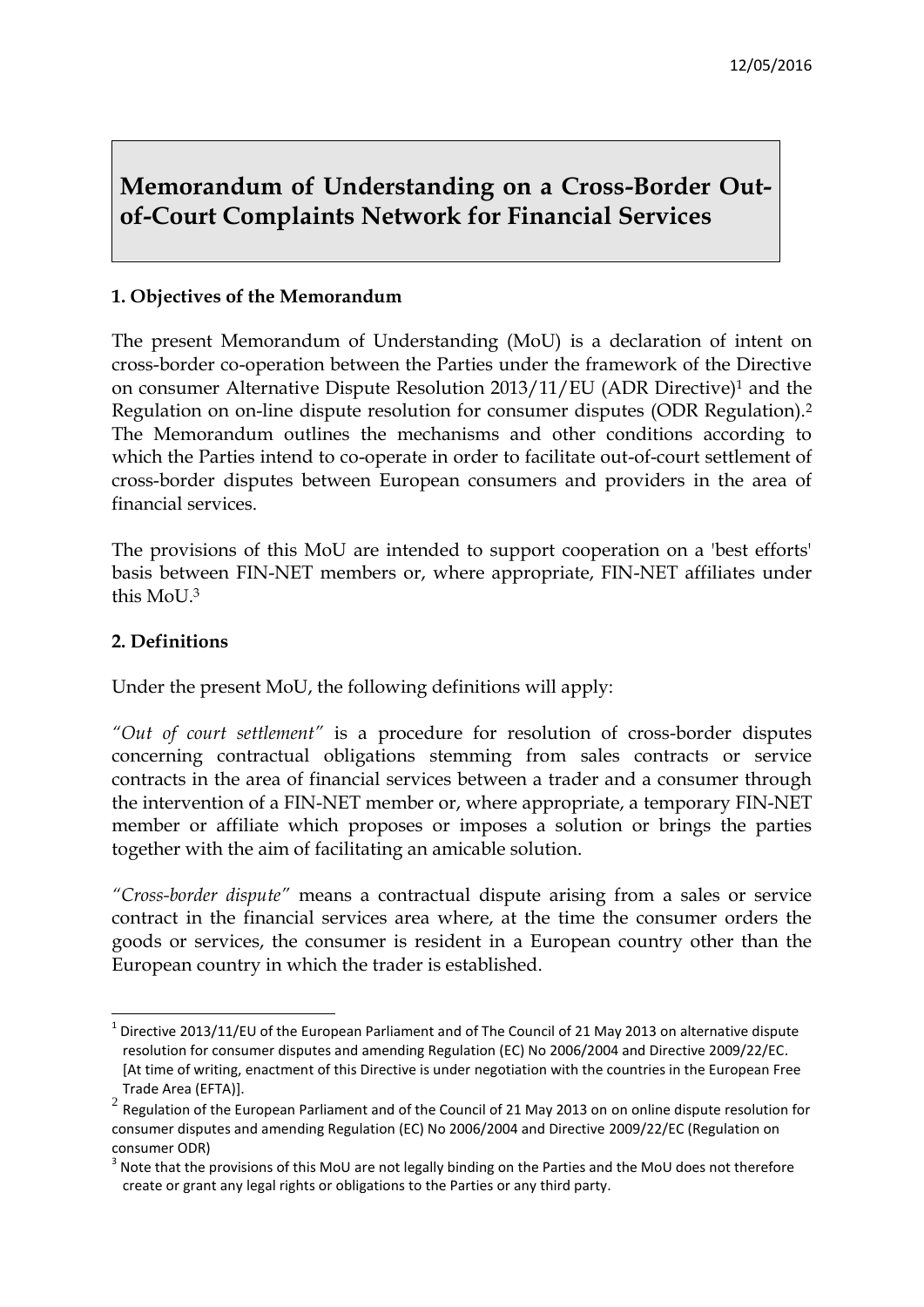*"FIN-NET members"* are bodies responsible for the out-of-court settlement of consumer disputes that are listed in accordance with Article 20(2) of the ADR Directive, which contribute to the out-of-court settlement of cross-border disputes in the area of financial services under this Memorandum.

"FIN-NET *temporary members*" are bodies adhering to FIN-NET prior to 9 January 2016 who have not yet been notified by their national competent authorities under Article 20(2) of the ADR Directive. These bodies can continue in their roles for a maximum of two years following the MoU's entry into force on 16 May 2016. Nonnotified bodies will cease all of their FIN-NET functions after this transitional period.

*"FIN-NET affiliates"* are bodies from European countries where the ADR Directive is not applicable (e.g. Switzerland, The Channel Islands), but which respect at a minimum the principles of Commission Recommendation N° 98/257 of their own initiative.

*"ODR platform"* is the European Online Dispute Resolution platform established by the Commission as a result of the ODR Regulation, <sup>4</sup> which can be found at [http://ec.europa.eu/odr.](http://ec.europa.eu/odr) The ODR platform deals with disputes regarding products or services purchased online, and transmits disputes only to ADR bodies who are listed in accordance with Article 20(2) of the ADR Directive.

"*The competent scheme*" is the appropriate body responsible for the out-of-court settlement of consumer disputes for financial services in the country where the service provider is established.

"*The nearest scheme*"<sup>5</sup> is a body responsible for the out-of-court settlement of consumer disputes for the appropriate financial services sector in the consumer's country of residence.

# **3. The parties to the MoU**

 $\overline{a}$ 

Access to the MoU is open to any body responsible for the out-of-court settlement of consumer disputes in the area of financial services which meets the criteria to be a FIN-NET member or FIN-NET affiliate. The Commission shall provide secretarial services for the group (such as the organisation of steering and plenary committee meetings for the exchange of best practices) without acting as a member or participant or executing any tasks in relation to the out-of-court settlement and other follow-up on disputes.

 $<sup>4</sup>$  Regulation (EU) No 524/2013 of the European Parliament and the Council of 21 May 2013 on online dispute</sup> resolution for consumer disputes and amending Regulation (EC) No 2006/2004 and Directive 2009/22/EC (Regulation on consumer ODR).

<sup>&</sup>lt;sup>5</sup> The nearest scheme might in certain instances also be competent to deal with some cases even though the service provider is situated abroad.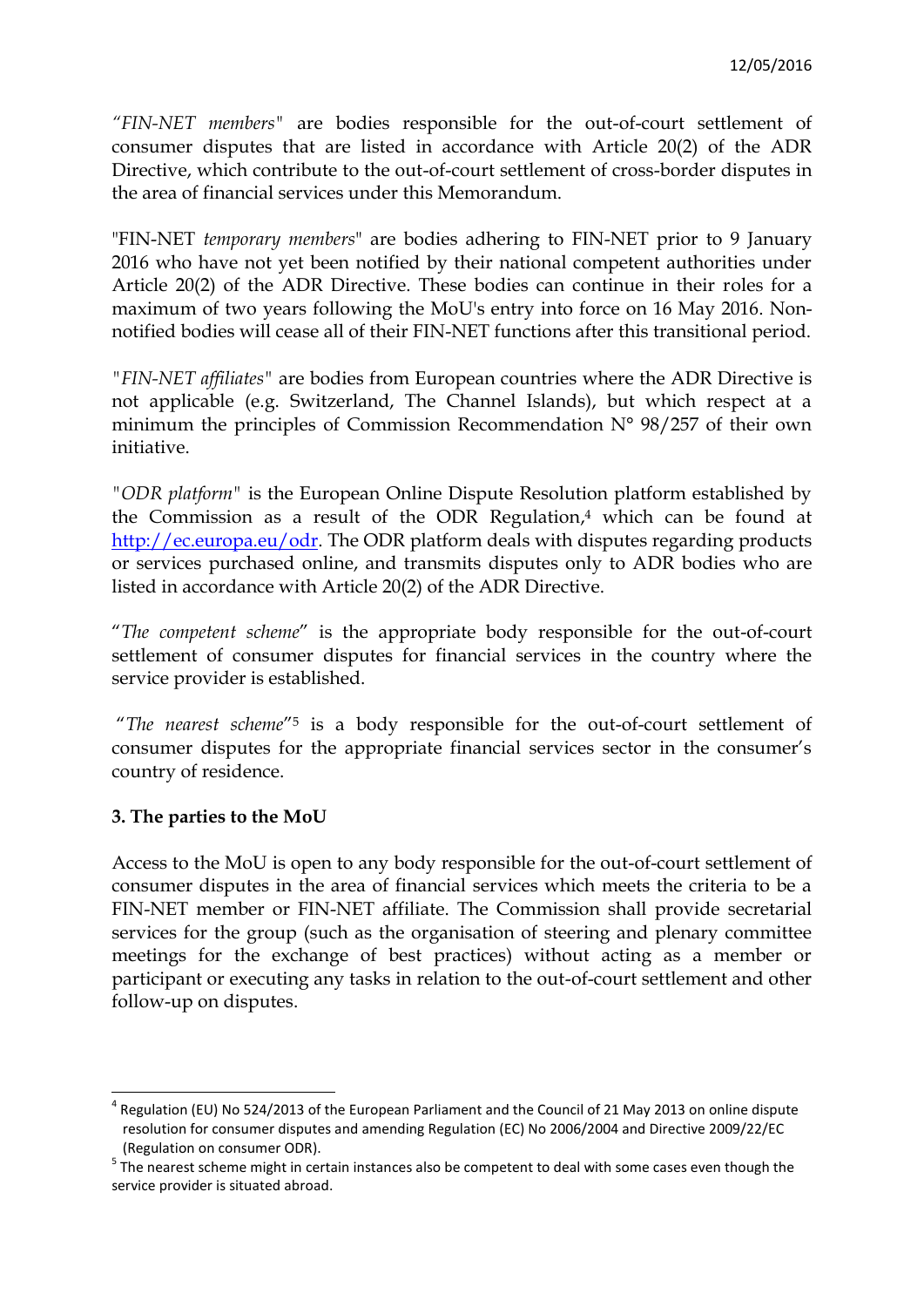Parties to the MoU will be listed on the FIN-NET website (<http://ec.europa.eu/fin-net>). The Commission will update the website whenever necessary and notify all parties to the MoU periodically of the new FIN-NET members and affiliates inducted over that period.

#### **4. Scope of co-operation**

Co-operation will aim to ensure that consumer complaints with regard to crossborder disputes are dealt with effectively and in the interest of supporting a crossborder market in financial services through recourse to high-quality out of court settlement. It will also aim to identify and share best practices between participating schemes e.g. through training, staff exchange or familiarisation visits.

Each participating scheme cooperates in areas which it normally covers according to its terms of reference and/or its legal obligations. They also cooperate and act in accordance with the ADR Directive and other relevant legislation or recommendations.

The Commission services will convene at least one meeting of the participating entities annually in Brussels or other cities, in which it will discuss FIN-NET related issues, including best practice.

## **5. Guidelines for the procedure in the complaints network for out-of-court settlement of cross-border disputes**

The following model outlines the guidelines which, in general, should govern cooperation in case of a cross-border complaint.

- 5.1 The nearest scheme will make, where possible, an initial assessment and give to the consumer all the necessary and appropriate information about the complaints network, about the competent scheme and about the ODR platform, where appropriate. This information should cover at least the issues outlined in paragraph 7.1.
- 5.2 Where appropriate, the nearest scheme will remind the consumer of the advisability and necessity of first addressing complaints to the financial services provider directly, since this is often a precondition which must be fulfilled before dispute settlement bodies are able to take on board complaints. The nearest scheme will also warn the consumer that there may be a time limit for submitting the complaint to the competent scheme and possible time limits for any legal actions before the courts.
- 5.3 The nearest scheme will:
	- a) transfer the complaint to the competent scheme or
	- b) advise the consumer to contact the competent scheme directly or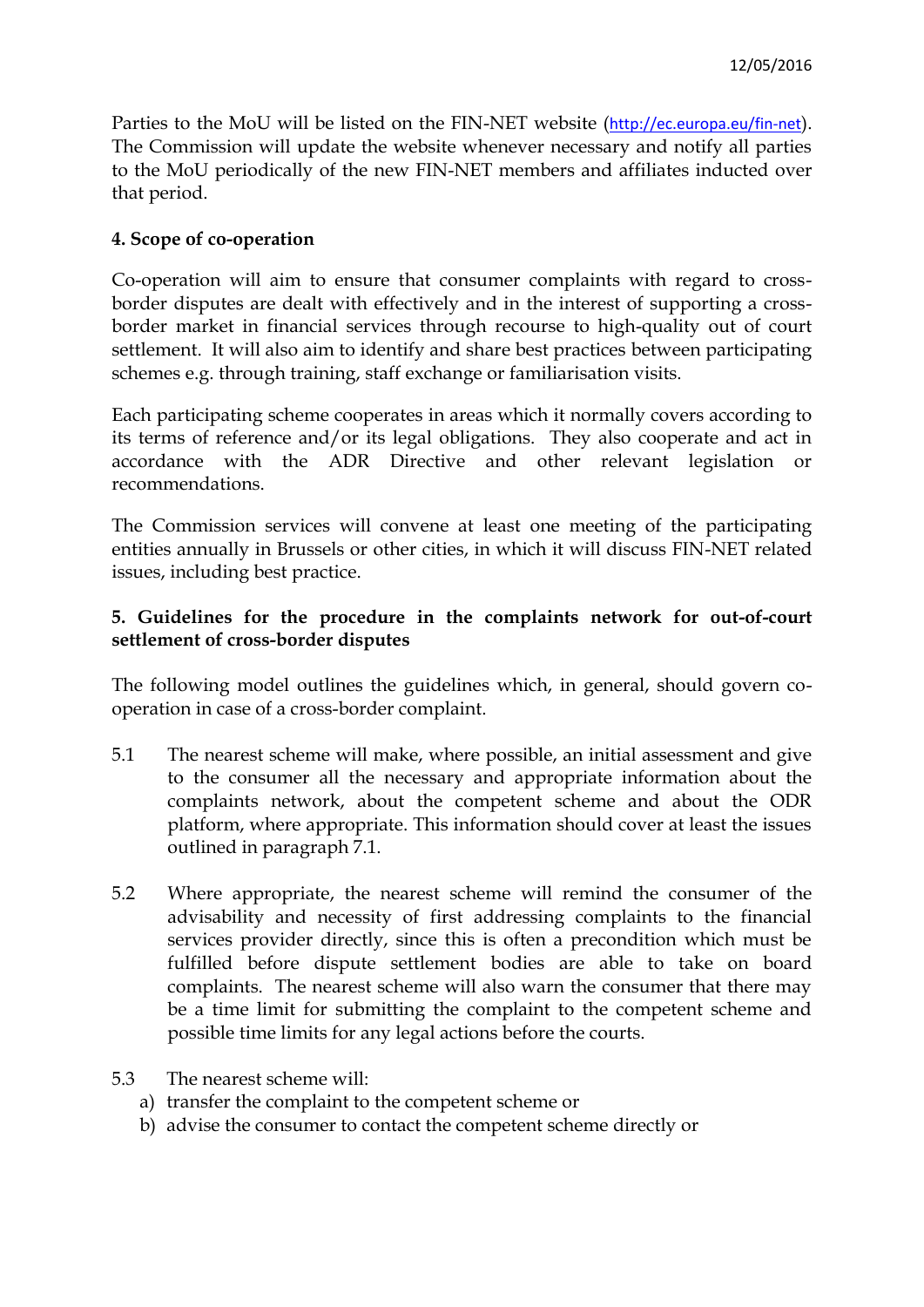- c) if the financial services supplier has accepted the jurisdiction of the nearest scheme, or if the legal obligations of the nearest scheme oblige it to do so, resolve the complaint itself within the limits of its rules of procedure.
- 5.4 Once the competent scheme has received a cross-border complaint it is its responsibility to try to resolve the dispute between the service provider and the consumer according to the rules laid down in its terms of reference and/or in its legal obligations, and in accordance with the ADR Directive or, where appropriate, the Commission Recommendation  $N^{\circ}$  98/257, including the applicable law.
- 5.5 The model described above is to be regarded as the basic co-operation procedure in the network. Parties to the MoU can, however, always agree to an alternative method of co-operation in the interest of settling the dispute more efficiently.
- 5.6 Where a complaint cannot be addressed by a FIN-NET member directly, the nearest scheme will identify and direct the consumer toward:
	- i. the ODR platform (where appropriate) or another body responsible for the out-of-court settlement of consumer disputes that is listed in accordance with Article 20(2) of the ADR Directive
	- ii. or, in the last instance, to temporary FIN-NET members or affiliates which cover the relevant area of the consumer's complaint.

#### **6. Language of the dispute settlement**

If the consumer does not choose to deal with the competent scheme in the usual working language of the scheme, he may deal with it in one of the official EU languages either:

- of his contract with the financial services supplier; or
- in which he normally dealt with the financial services supplier.

# **7. Exchange of information**

- 7.1 The parties will provide the Commission services promptly with the following information about their scheme, and any changes as regards the scheme:
	- i. Contact information
		- name
		- e-mail address
		- postal address
		- website address
		- phone number
	- ii. Fees, if applicable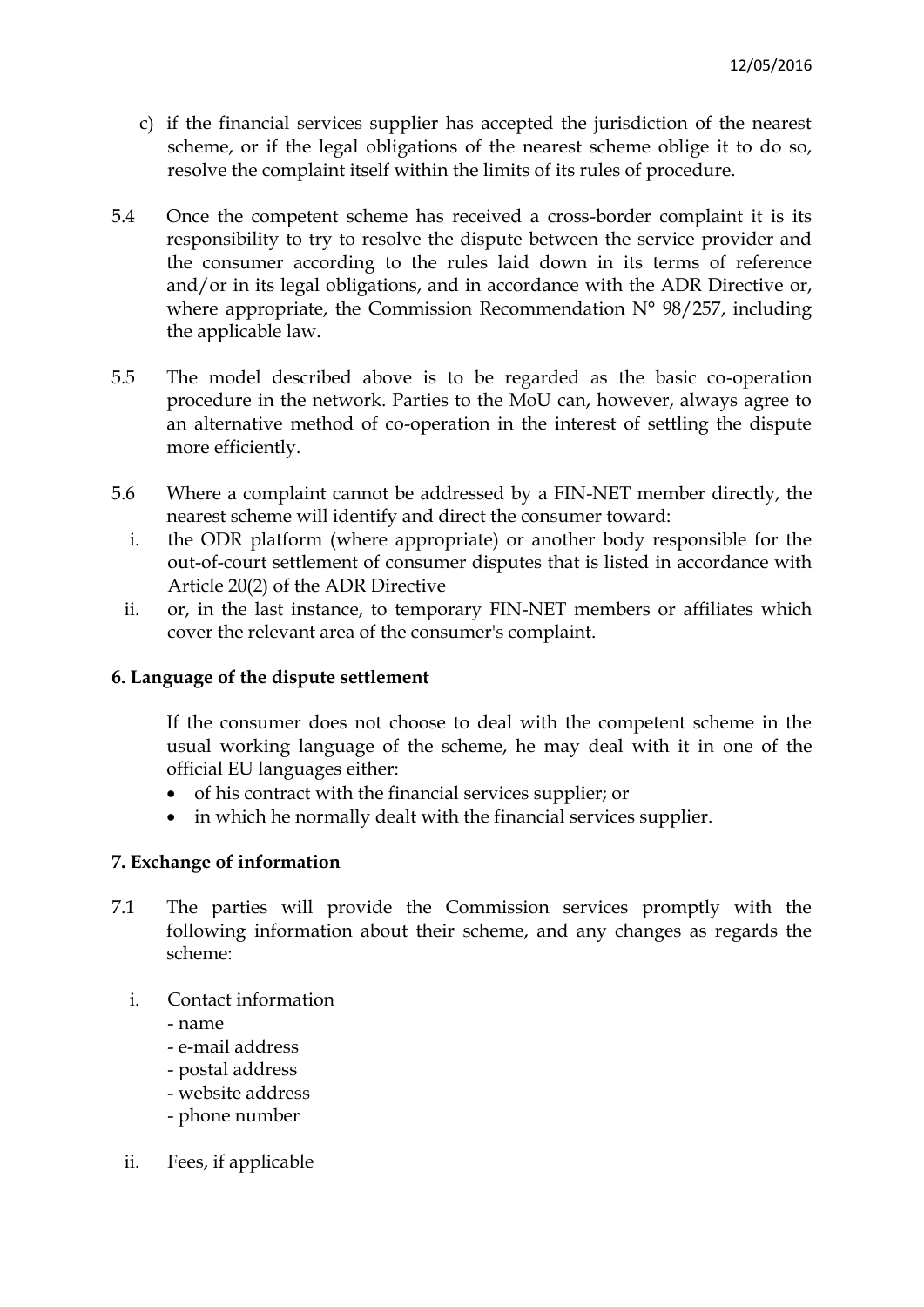- iii. The types of disputes covered by the scheme
- iv. The sectors and categories of disputes covered
	- financial institutions covered
	- financial products covered
	- whether intermediaries are covered
- v. Organisation
	- whether the scheme is public/private and statutory/voluntary
	- who runs the scheme
	- who funds the scheme
- vi. The language or languages in which complaints can be submitted and the out-of-court settlement can be conducted in addition to Point 6;
- vii. The binding or non-binding nature of participation in and the outcome of the procedure
- viii. Typical times for handling complaints
	- ix. Limits
		- any limit on amount of complaint or award
		- any time limits in bringing the complaint to the scheme

- any time limits, where legally ascertained, in bringing the complaint to the court and whether the filing of the complaint to a body responsible for the out-of-court settlement of consumer disputes will stop the time running.

- x. For FIN-NET members, the location of the annual activity report required under Article 7(2) of the ADR Directive (and in which languages it is available).
- xi. Whether the scheme has been listed in accordance with Article 20(2) of the Directive on consumer Alternative Dispute Resolution 2013/11/EU.
- 7.2 The Commission services will make this information available to participating schemes and to consumers by putting it on the web-site available at: [https://ec.europa.eu/info/business-economy-euro/banking-and-finance/consumer-finance](https://ec.europa.eu/info/business-economy-euro/banking-and-finance/consumer-finance-and-payments/consumer-financial-services/financial-dispute-resolution-network-fin-net/fin-net-network/members-fin-net-country_en)[and-payments/consumer-financial-services/financial-dispute-resolution-network-fin-net/fin](https://ec.europa.eu/info/business-economy-euro/banking-and-finance/consumer-finance-and-payments/consumer-financial-services/financial-dispute-resolution-network-fin-net/fin-net-network/members-fin-net-country_en)[net-network/members-fin-net-country\\_en](https://ec.europa.eu/info/business-economy-euro/banking-and-finance/consumer-finance-and-payments/consumer-financial-services/financial-dispute-resolution-network-fin-net/fin-net-network/members-fin-net-country_en)

# **8. Data protection**

If the nearest scheme intends to transfer the complaint to the competent scheme, the nearest scheme will inform the consumer that any appropriate personal data will be